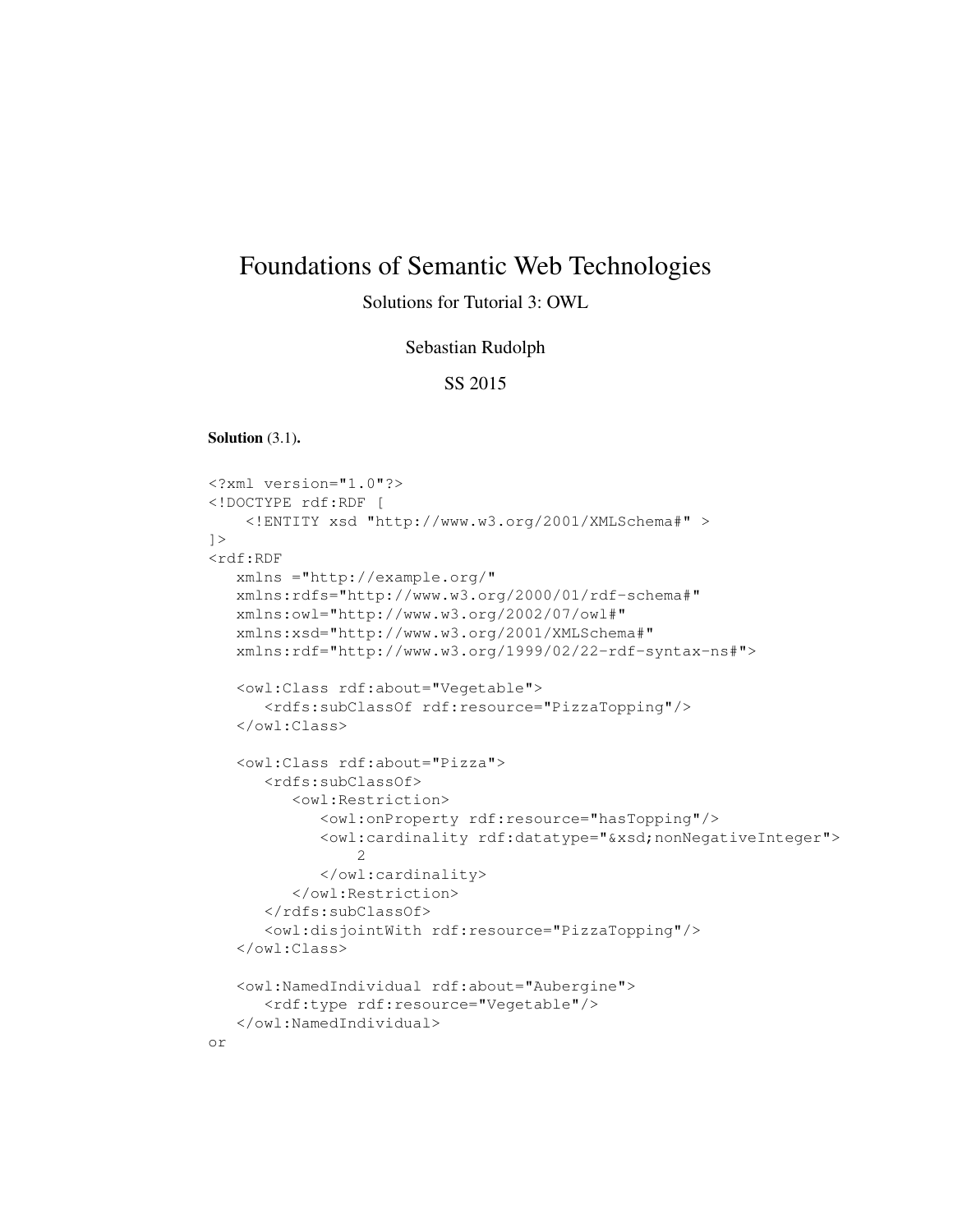```
<Vegetable rdf:about="Aubergine"/>
   <owl:ObjectProperty rdf:about="hasTopping">
      <rdfs:domain rdf:resource="Pizza"/>
      <rdfs:range rdf:resource="PizzaTopping"/>
   </owl:ObjectProperty>
   <owl:Class rdf:about = "PizzaMargaritta">
       <rdfs:subClassOf>
          <owl:Restriction>
             <owl:onProperty rdf:resource="hasTopping"/>
             <owl:someValuesFrom rdf:resource="Tomato"/>
          </owl:Restriction>
       </rdfs:subClassOf>
       <rdfs:subClassOf>
          <owl:Class>
             <owl:complementOf>
                <owl:Restriction>
                   <owl:onProperty rdf:resource="hasTopping"/>
                   <owl:someValuesFrom rdf:resource="Meat"/>
                </owl:Restriction>
             </owl:complementOf>
          </owl:Class>
       </rdfs:subClassOf>
   </owl:Class>
   <owl:Class rdf:about="VegetarianPizza">
       <rdfs:subClassOf rdf:resource="PizzaWithoutFish"/>
       <rdfs:subClassOf rdf:resource="PizzaWithoutMeat"/>
   </owl:Class>
oder
   <owl:Class rdf:about="VegetarianPizza">
        <owl:intersectionOf rdf:parseType="Collection">
           <owl:Class rdf:resource="PizzaWithoutFish"/>
           <owl:Class rdf:resource="PizzaWithoutMeat"/>
        </owl:intersectionOf>
</owl:Class>
```
 $\langle$ / $\mathsf{rdf:RDF}\rangle$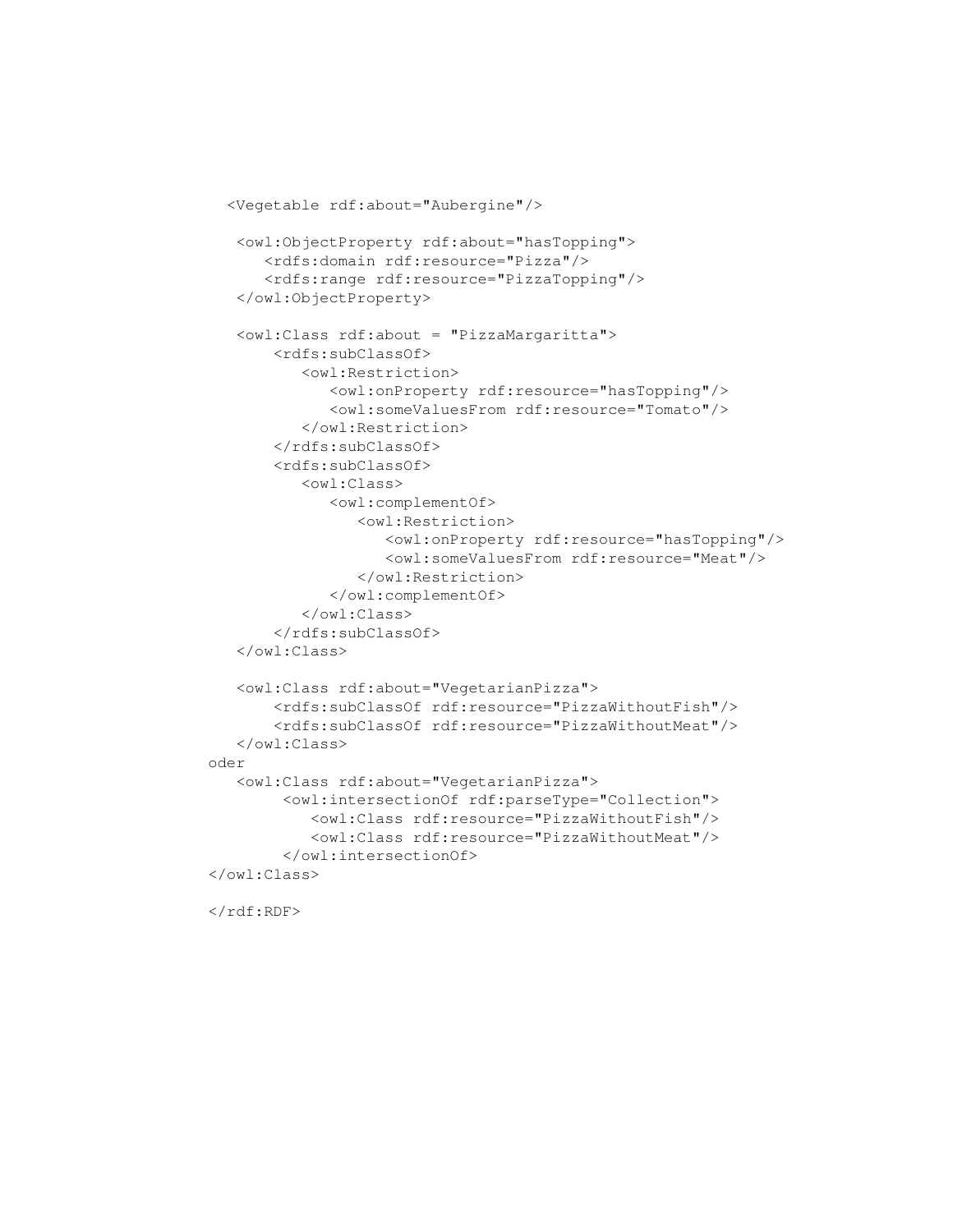In description logic syntax:

Vegetable  $\sqsubseteq$  PizzaTopping Pizza  $\sqsubseteq \geqslant 2$  has Topping.  $\top$ Pizza  $\Box$  PizzaTopping  $\Box \perp$ 

Alternatives

Pizza  $\sqsubseteq \neg \text{PizzaTopping}$ Vegetable(Aubergine) T ⊑ ∀hasTopping.PizzaTopping ∃hasTopping.<sup>T</sup>  $\sqsubseteq$  Pizza PizzaMargaritta ⊑ ∃hasTopping.Tomato

or, in the case tomato is modeled as individual

PizzaMargaritta ⊆ ∃hasTopping.{Tomato} PizzaMargaritta  $\sqsubseteq \neg \exists$ hasTopping.Meat VegetarianPizza  $\sqsubseteq$  PizzaWithoutFish VegetarianPizza  $\sqsubseteq$  PizzaWithoutMeat

#### Solution (3.2).

- The role hasIngredient is transitive.  $\checkmark$
- The role has Topping is functional.  $\ell$
- The role has Topping is inverse functional.  $\checkmark$
- The role hasIngredient is asymmetric.  $\checkmark$

#### Solution (3.3).

(a) Everybody, who is honest and who commits a crime, reports himself.

```
<owl:Class>
  <owl:intersectionOf rdf:parseType = "Collection">
     <owl:Class rdf:resource = "Honest" />
     <owl:Restriction>
         <owl:onProperty rdf:resource="commits"/>
```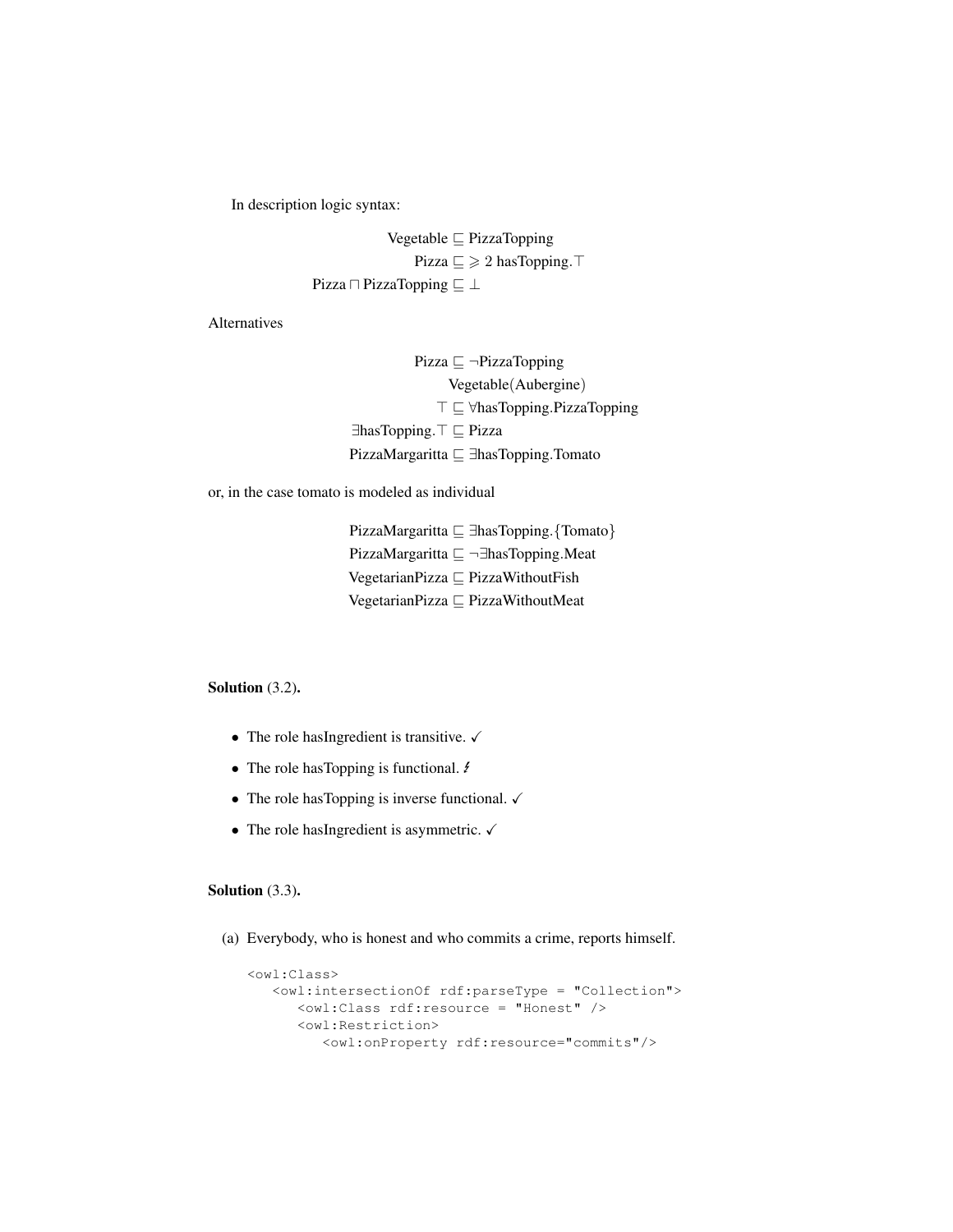```
<owl:someValuesFrom rdf:resource="Crime"/>
      </owl:Restriction>
   </owl:intersectionOf>
   <rdfs:subClassOf>
      <owl:Restriction>
         <owl:onProperty rdf:resource="reports"/>
         <owl:hasSelf rdf:datatype="&xsd;boolean">true</owl:hasSelf>
      </owl:Restriction>
   </rdfs:subClassOf>
</owl:Class>
```
In DL syntax: Honest  $\Box$  ∃commits.Crime  $\Box$  ∃reports.Self

(b) Who is wise and honest, doesn't commit crimes.

```
<owl:Class>
   <owl:intersectionOf rdf:parseType = "Collection">
      <owl:Class rdf:resource = "Honest" />
      <owl:Class rdf:resource = "Wise" />
   </owl:intersectionOf>
   <rdfs:subClassOf>
      <owl:complementOf>
         <owl:Restriction>
            <owl:onProperty rdf:resource="commits"/>
            <owl:someValuesFrom rdf:resource="Crime"/>
         </owl:Restriction>
      </owl:complementOf>
   </rdfs:subClassOf>
</owl:Class>
```
In DL syntax: Honest  $\Box$  Wise  $\sqsubseteq \neg \exists$ commits.Crime In NNF: Honest  $\Box$  Wise  $\sqsubseteq$  ∀commits. ( $\neg$ Crime)

(c) Bonnie does not report Clyde.

```
<owl:Class>
   <owl:oneOf rdf:parseType="Collection">
      <rdf:Description rdf:about="Bonnie"/>
   </owl:oneOf>
   <rdfs:subClassOf>
      <owl:Class>
         <owl:complementOf>
            <owl:Restriction>
               <owl:onProperty rdf:resource="reports"/>
               <owl:someValuesFrom>
                  <owl:Class>
                     <owl:oneOf rdf:parseType="Collection">
                        <rdf:Description rdf:about="Clyde"/>
                     </owl:oneOf>
```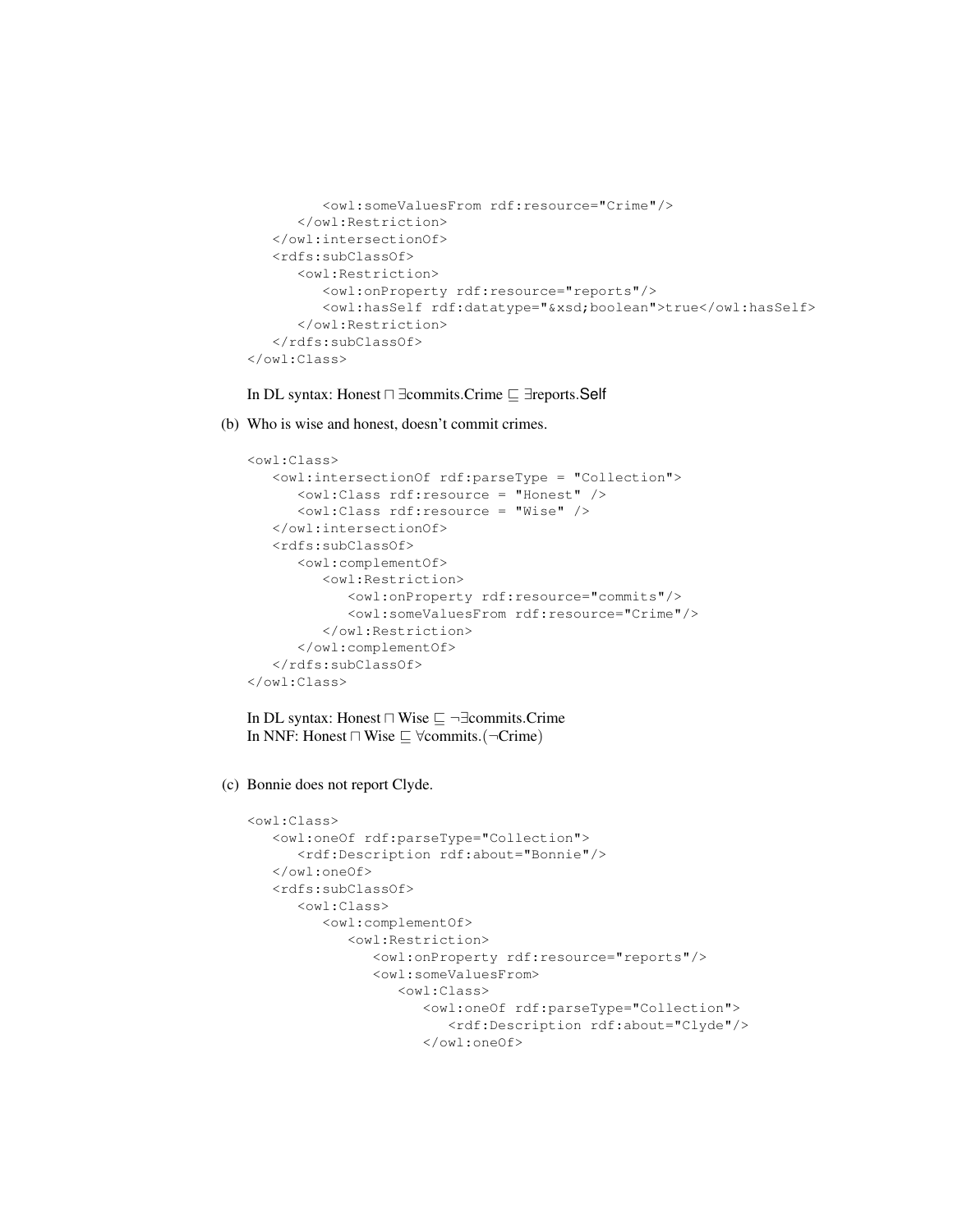```
</owl:Class>
               </owl:someValuesFrom>
            </owl:Restriction>
         </owl:complementOf>
      </owl:Class>
   </rdfs:subClassOf>
</owl:Class>
```

```
In DL syntax: {Bonnie} \subseteq ¬∃reports.{Clyde}
In OWL 2:
```

```
<owl:NegativePropertyAssertion>
  <owl:sourceIndividual rdf:about="Bonnie"/>
  <owl:assertionProperty rdf:about="reports"/>
  <owl:targeIndividual rdf:about="Clyde"/>
</owl:NegativePropertyAssertion>
```
In DL syntax: ¬reports(Bonnie, Clyde)

- (d) Nobody reports a human, which whom he has committed a crime jointly. Not expressible in OWL.
- (e) Clyde has committed at least 10 crimes.

```
<rdf:Description rdf:about="Clyde">
  <rdf:type>
     <owl:Restriction>
         <owl:onProperty rdf:resource="commits"/>
         <owl:onClass rdf:resource="Crime"/>
         <owl:maxQualifiedCardinality
            rdf:datatype="&xsd;nonNegativeInteger">10
         </owl:maxQualifiedCardinality>
     </owl:Restriction>
  </rdf:type>
</rdf:Description>
```
In DL syntax:  $(\geq 10 \text{ commits}.\text{Crime})(\text{Clyde})$ 

(f) Bonnie and Clyde have committed at least one crime together.

```
<owl:Class>
  <owl:oneOf rdf:parseType="Collection">
     <rdf:Description rdf:about="Bonnie"/>
  </owl:oneOf>
   <rdfs:subClassOf>
     <owl:Restriction>
         <owl:onProperty rdf:resource="commits"/>
         <owl:someValuesFrom>
            <owl:Class>
               <owl:intersectionOf rdf:parseType="Collection">
```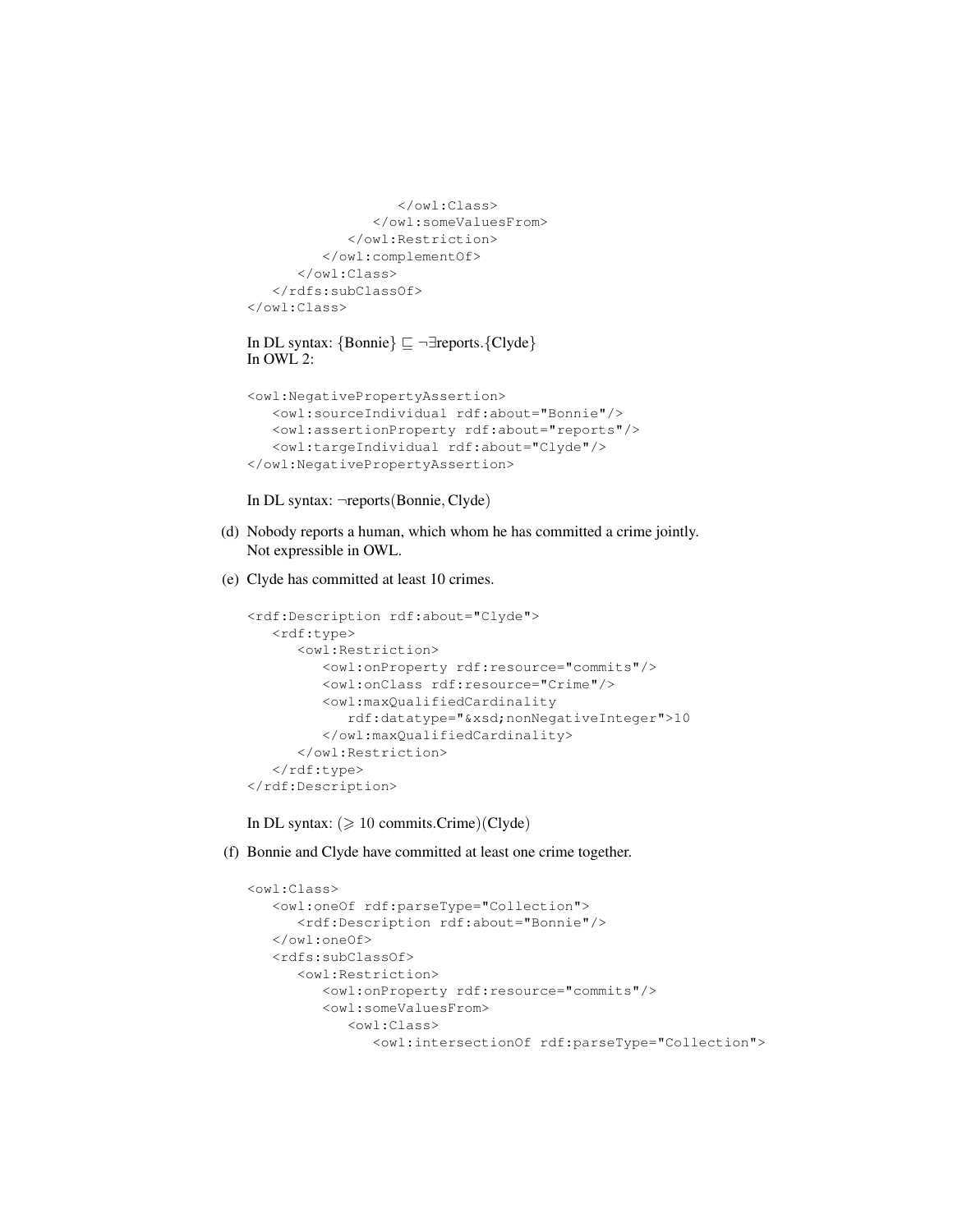```
<rdf:Description rdf:about="Crime"/>
                  <owl:Restriction>
                     <owl:onProperty>
                        <rdf:Description>
                           <owl:inverseOf rdf:resource="commits"/>
                        </rdf:Description>
                     </owl:onProperty>
                     <owl:someValuesFrom>
                         <owl:Class>
                            <owl:oneOf rdf:parseType="Collection">
                               <rdf:Description rdf:about="Clyde"/>
                            </owl:oneOf>
                         </owl:Class>
                     </owl:someValuesFrom>
                  </owl:Restriction>
               </owl:intersectionOf>
            </owl:Class>
         </owl:someValuesFrom>
      </owl:Restriction>
   </rdfs:subClassOf>
</owl:Class>
```
In DL Syntax: {Bonnie}  $\sqsubset \exists$ commits.(Crime  $\sqcap \exists$ commits<sup>−</sup>.{Clyde}

What does that mean? We say that Bonnie is a Person who has committed a crime, which was also committed (inverse of has commited) by Clyde.

- (g) Who committed a crime together with his/her spouse is not honest. Not expressible in OWL.
- (h) Everybody knowing a suspect, is a suspect himself.

```
<owl:ObjectProperty rdf:about="suspects">
   <owl:propertyChainAxiom rdf:parseType="Collection">
     <owl:ObjectProperty rdf:resource="suspects"/>
     <owl:ObjectProperty>
         <owl:inverseOf rdf:resource="knows"/>
     </owl:ObjectProperty>
   </owl:propertyChainAxiom>
</owl:ObjectProperty>
```
In DL syntax: suspects  $\circ$  knows<sup>-</sup>  $\sqsubseteq$  suspects

#### Solution  $(3.4)$ .

A vegetarian pizza, is a pizza which . . .

- (a) . . . does not have an ingredient, which is meat and fish at the same time.
- (b) . . . has only toppings, which are either not meat or not fish.